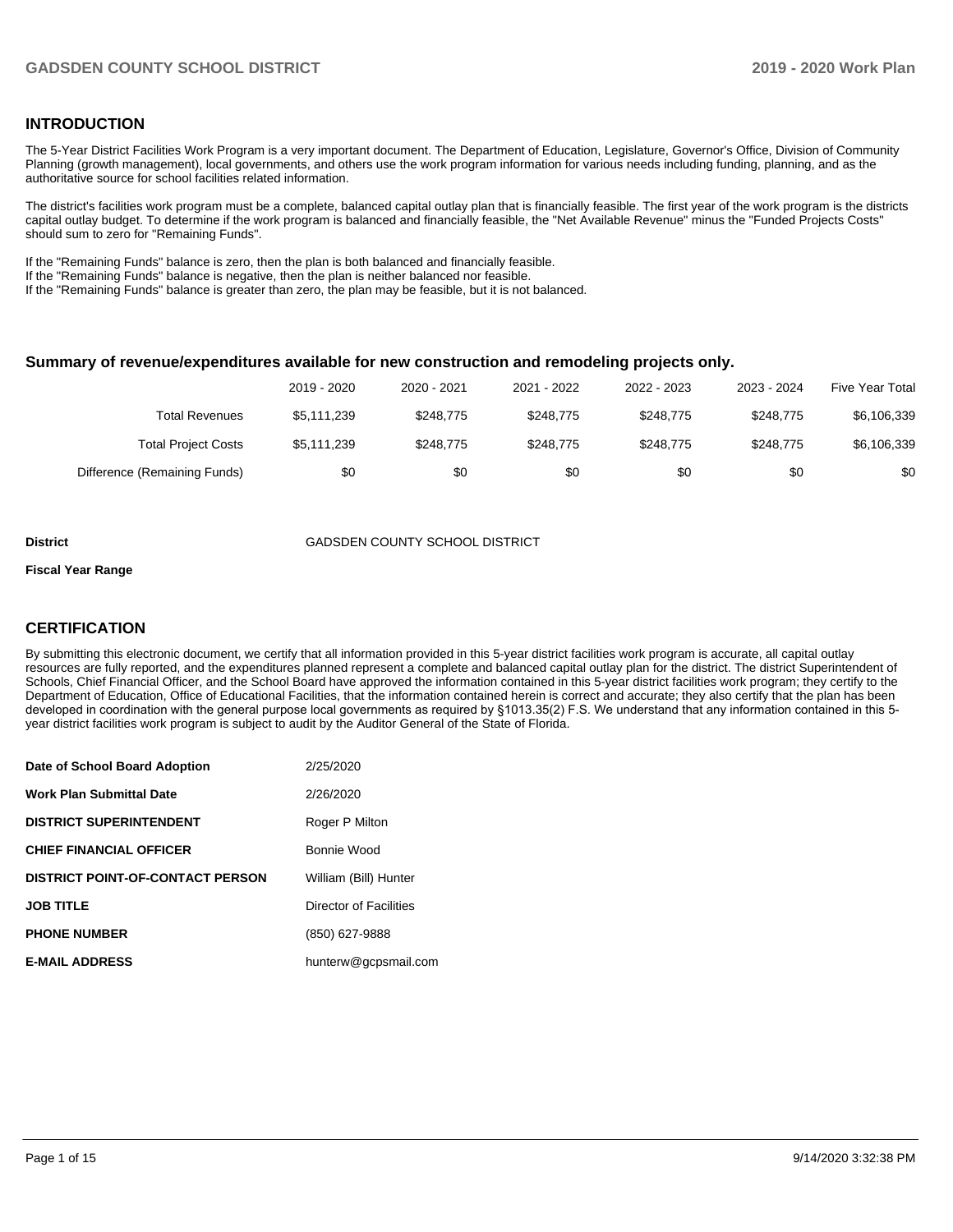# **Expenditures**

#### **Expenditure for Maintenance, Repair and Renovation from 1.50-Mills and PECO**

Annually, prior to the adoption of the district school budget, each school board must prepare a tentative district facilities work program that includes a schedule of major repair and renovation projects necessary to maintain the educational and ancillary facilities of the district.

|                           | Item                                                                                                                                                                                                                                                                                                                                                                                                                               | 2019 - 2020<br><b>Actual Budget</b> | 2020 - 2021<br>Projected | 2021 - 2022<br>Projected | 2022 - 2023<br>Projected | 2023 - 2024<br>Projected | <b>Total</b> |
|---------------------------|------------------------------------------------------------------------------------------------------------------------------------------------------------------------------------------------------------------------------------------------------------------------------------------------------------------------------------------------------------------------------------------------------------------------------------|-------------------------------------|--------------------------|--------------------------|--------------------------|--------------------------|--------------|
| <b>HVAC</b>               |                                                                                                                                                                                                                                                                                                                                                                                                                                    | \$113,272                           | \$100,000                | \$100,000                | \$100,000                | \$100.000                | \$513,272    |
| Locations:                | CARTER-PARRAMORE ALTERNATIVE SCHOOL, CHATTAHOOCHEE ELEMENTARY, GADSDEN COUNTY HIGH SCHOOL, GADSDEN<br>ELEMENTARY MAGNET SCHOOL, GADSDEN TECHNICAL INSTITUTE, GEORGE W MUNROE ELEMENTARY, GREENSBORO<br>ELEMENTARY SCHOOL (NEW), GRETNA ELEMENTARY, HAVANA PK-08 SCHOOL, JAMES A SHANKS MIDDLE SCHOOL, M D WALKER<br>ADMINISTRATIVE CENTER, STEWART STREET ELEMENTARY, TRANSPORTATION CENTER, WEST GADSDEN MIDDLE SCHOOL            |                                     |                          |                          |                          |                          |              |
| Flooring                  |                                                                                                                                                                                                                                                                                                                                                                                                                                    | \$30,000                            | \$30,000                 | \$30,000                 | \$30,000                 | \$30,000                 | \$150,000    |
|                           | Locations: CARTER-PARRAMORE ALTERNATIVE SCHOOL, CHATTAHOOCHEE ELEMENTARY, GADSDEN COUNTY HIGH SCHOOL, GADSDEN<br>ELEMENTARY MAGNET SCHOOL. GADSDEN TECHNICAL INSTITUTE. GEORGE W MUNROE ELEMENTARY. GREENSBORO<br>ELEMENTARY SCHOOL (NEW), GRETNA ELEMENTARY, HAVANA PK-08 SCHOOL, JAMES A SHANKS MIDDLE SCHOOL, M D WALKER<br>ADMINISTRATIVE CENTER, STEWART STREET ELEMENTARY, TRANSPORTATION CENTER, WEST GADSDEN MIDDLE SCHOOL |                                     |                          |                          |                          |                          |              |
| Roofing                   |                                                                                                                                                                                                                                                                                                                                                                                                                                    | \$60,000                            | \$60,000                 | \$60,000                 | \$60,000                 | \$60,000                 | \$300,000    |
|                           | Locations: CARTER-PARRAMORE ALTERNATIVE SCHOOL, CHATTAHOOCHEE ELEMENTARY, GADSDEN COUNTY HIGH SCHOOL, GADSDEN<br>ELEMENTARY MAGNET SCHOOL, GADSDEN TECHNICAL INSTITUTE, GEORGE W MUNROE ELEMENTARY, GREENSBORO<br>ELEMENTARY SCHOOL (NEW), GRETNA ELEMENTARY, HAVANA PK-08 SCHOOL, JAMES A SHANKS MIDDLE SCHOOL, M D WALKER<br>ADMINISTRATIVE CENTER, STEWART STREET ELEMENTARY, TRANSPORTATION CENTER, WEST GADSDEN MIDDLE SCHOOL |                                     |                          |                          |                          |                          |              |
| Safety to Life            |                                                                                                                                                                                                                                                                                                                                                                                                                                    | \$15,000                            | \$15,000                 | \$15,000                 | \$15,000                 | \$15,000                 | \$75,000     |
| Locations:                | CARTER-PARRAMORE ALTERNATIVE SCHOOL, CHATTAHOOCHEE ELEMENTARY, GADSDEN COUNTY HIGH SCHOOL, GADSDEN<br>ELEMENTARY MAGNET SCHOOL, GADSDEN TECHNICAL INSTITUTE, GEORGE W MUNROE ELEMENTARY, GREENSBORO<br>ELEMENTARY SCHOOL (NEW), GRETNA ELEMENTARY, HAVANA PK-08 SCHOOL, JAMES A SHANKS MIDDLE SCHOOL, M D WALKER<br>ADMINISTRATIVE CENTER, STEWART STREET ELEMENTARY, TRANSPORTATION CENTER, WEST GADSDEN MIDDLE SCHOOL            |                                     |                          |                          |                          |                          |              |
| Fencing                   |                                                                                                                                                                                                                                                                                                                                                                                                                                    | \$0                                 | \$0                      | \$0                      | \$0                      | \$0                      | \$0          |
|                           | Locations: No Locations for this expenditure.                                                                                                                                                                                                                                                                                                                                                                                      |                                     |                          |                          |                          |                          |              |
| Parking                   |                                                                                                                                                                                                                                                                                                                                                                                                                                    | \$25,632                            | \$30,000                 | \$30,000                 | \$30,000                 | \$30,000                 | \$145,632    |
|                           | Locations: CARTER-PARRAMORE ALTERNATIVE SCHOOL, CHATTAHOOCHEE ELEMENTARY, GADSDEN COUNTY HIGH SCHOOL, GADSDEN<br>ELEMENTARY MAGNET SCHOOL, GADSDEN TECHNICAL INSTITUTE, GEORGE W MUNROE ELEMENTARY, GREENSBORO<br>ELEMENTARY SCHOOL (NEW), GRETNA ELEMENTARY, HAVANA PK-08 SCHOOL, JAMES A SHANKS MIDDLE SCHOOL, M D WALKER<br>ADMINISTRATIVE CENTER, STEWART STREET ELEMENTARY, TRANSPORTATION CENTER, WEST GADSDEN MIDDLE SCHOOL |                                     |                          |                          |                          |                          |              |
| Electrical                |                                                                                                                                                                                                                                                                                                                                                                                                                                    | \$15,000                            | \$15,000                 | \$15,000                 | \$15,000                 | \$15,000                 | \$75,000     |
|                           | Locations: CARTER-PARRAMORE ALTERNATIVE SCHOOL, CHATTAHOOCHEE ELEMENTARY, GADSDEN COUNTY HIGH SCHOOL, GADSDEN<br>ELEMENTARY MAGNET SCHOOL, GADSDEN TECHNICAL INSTITUTE, GEORGE W MUNROE ELEMENTARY, GREENSBORO<br>ELEMENTARY SCHOOL (NEW), GRETNA ELEMENTARY, HAVANA PK-08 SCHOOL, JAMES A SHANKS MIDDLE SCHOOL, M D WALKER<br>ADMINISTRATIVE CENTER, STEWART STREET ELEMENTARY, TRANSPORTATION CENTER, WEST GADSDEN MIDDLE SCHOOL |                                     |                          |                          |                          |                          |              |
| Fire Alarm                |                                                                                                                                                                                                                                                                                                                                                                                                                                    | \$50,000                            | \$50,000                 | \$50,000                 | \$50,000                 | \$50,000                 | \$250,000    |
|                           | Locations: CARTER-PARRAMORE ALTERNATIVE SCHOOL, CHATTAHOOCHEE ELEMENTARY, GADSDEN COUNTY HIGH SCHOOL, GADSDEN<br>ELEMENTARY MAGNET SCHOOL, GADSDEN TECHNICAL INSTITUTE, GEORGE W MUNROE ELEMENTARY, GREENSBORO<br>ELEMENTARY SCHOOL (NEW), GRETNA ELEMENTARY, HAVANA PK-08 SCHOOL, JAMES A SHANKS MIDDLE SCHOOL, M D WALKER<br>ADMINISTRATIVE CENTER, STEWART STREET ELEMENTARY, TRANSPORTATION CENTER, WEST GADSDEN MIDDLE SCHOOL |                                     |                          |                          |                          |                          |              |
| Telephone/Intercom System |                                                                                                                                                                                                                                                                                                                                                                                                                                    | \$30,000                            | \$30,000                 | \$30,000                 | \$30,000                 | \$30,000                 | \$150,000    |
|                           | Locations: CARTER-PARRAMORE ALTERNATIVE SCHOOL, CHATTAHOOCHEE ELEMENTARY, GADSDEN COUNTY HIGH SCHOOL, GADSDEN<br>ELEMENTARY MAGNET SCHOOL, GADSDEN TECHNICAL INSTITUTE, GEORGE W MUNROE ELEMENTARY, GREENSBORO<br>ELEMENTARY SCHOOL (NEW), GRETNA ELEMENTARY, HAVANA PK-08 SCHOOL, JAMES A SHANKS MIDDLE SCHOOL, M D WALKER<br>ADMINISTRATIVE CENTER, STEWART STREET ELEMENTARY, TRANSPORTATION CENTER, WEST GADSDEN MIDDLE SCHOOL |                                     |                          |                          |                          |                          |              |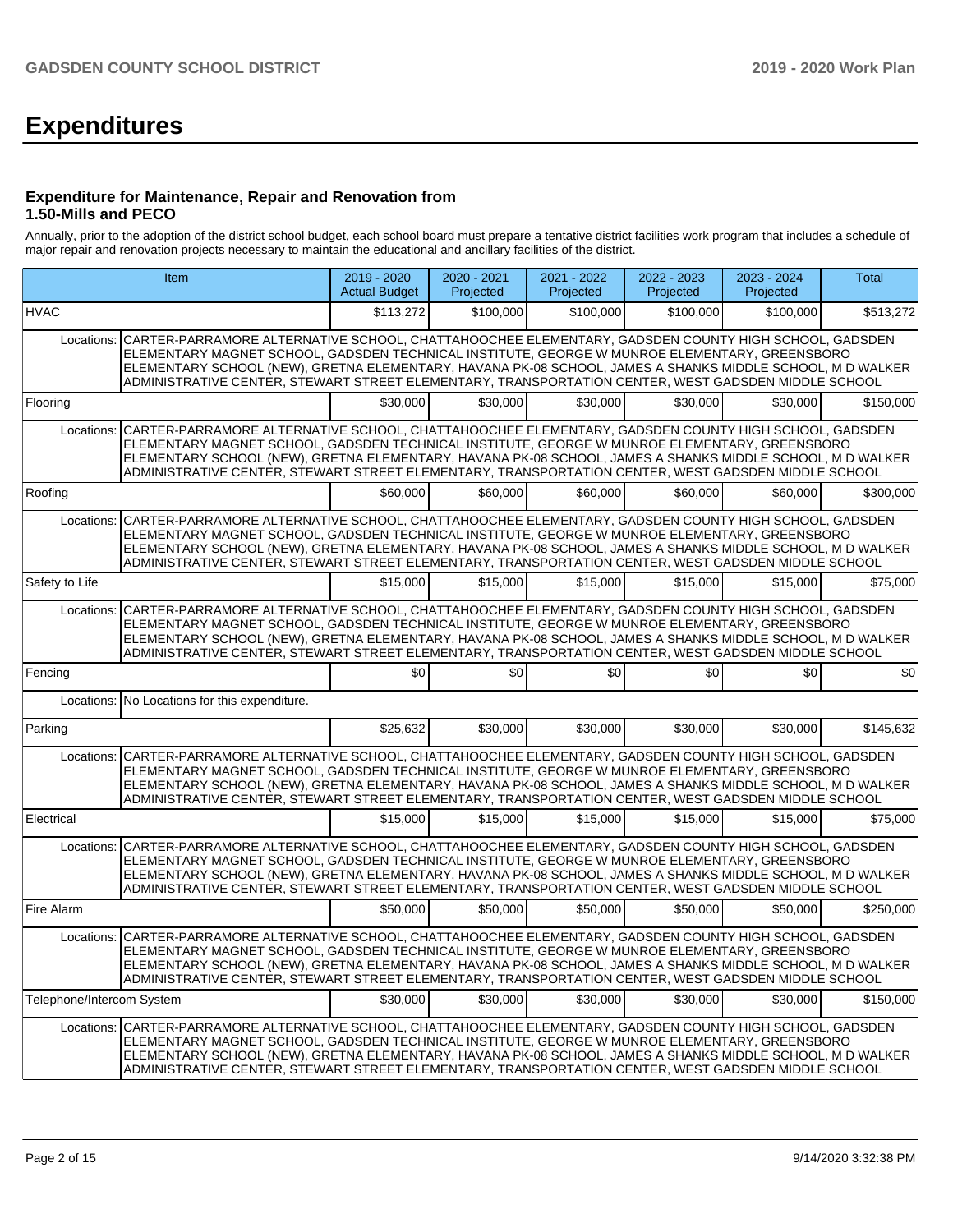| Closed Circuit Television                                                                                                                                                                                                                                                                                                                                                                                                          |                                                                                                                                                                                                                                                                                                                                                                                                                                       | \$0       | \$0         | \$0         | \$0         | \$0         | \$0         |  |  |
|------------------------------------------------------------------------------------------------------------------------------------------------------------------------------------------------------------------------------------------------------------------------------------------------------------------------------------------------------------------------------------------------------------------------------------|---------------------------------------------------------------------------------------------------------------------------------------------------------------------------------------------------------------------------------------------------------------------------------------------------------------------------------------------------------------------------------------------------------------------------------------|-----------|-------------|-------------|-------------|-------------|-------------|--|--|
|                                                                                                                                                                                                                                                                                                                                                                                                                                    | Locations: No Locations for this expenditure.                                                                                                                                                                                                                                                                                                                                                                                         |           |             |             |             |             |             |  |  |
| Paint                                                                                                                                                                                                                                                                                                                                                                                                                              |                                                                                                                                                                                                                                                                                                                                                                                                                                       | \$20,000  | \$20,000    | \$20,000    | \$20,000    | \$20,000    | \$100,000   |  |  |
|                                                                                                                                                                                                                                                                                                                                                                                                                                    | Locations:   CARTER-PARRAMORE ALTERNATIVE SCHOOL, CHATTAHOOCHEE ELEMENTARY, GADSDEN COUNTY HIGH SCHOOL, GADSDEN<br>IELEMENTARY MAGNET SCHOOL, GADSDEN TECHNICAL INSTITUTE, GEORGE W MUNROE ELEMENTARY, GREENSBORO<br>ELEMENTARY SCHOOL (NEW), GRETNA ELEMENTARY, HAVANA PK-08 SCHOOL, JAMES A SHANKS MIDDLE SCHOOL, M D WALKER<br>ADMINISTRATIVE CENTER, STEWART STREET ELEMENTARY, TRANSPORTATION CENTER, WEST GADSDEN MIDDLE SCHOOL |           |             |             |             |             |             |  |  |
| Maintenance/Repair                                                                                                                                                                                                                                                                                                                                                                                                                 |                                                                                                                                                                                                                                                                                                                                                                                                                                       | \$388.678 | \$835,305   | \$906,637   | \$992.357   | \$1,078,285 | \$4,201,262 |  |  |
| Locations: CARTER-PARRAMORE ALTERNATIVE SCHOOL, CHATTAHOOCHEE ELEMENTARY, GADSDEN COUNTY HIGH SCHOOL, GADSDEN<br>ELEMENTARY MAGNET SCHOOL, GADSDEN TECHNICAL INSTITUTE, GEORGE W MUNROE ELEMENTARY, GREENSBORO<br>ELEMENTARY SCHOOL (NEW), GRETNA ELEMENTARY, HAVANA PK-08 SCHOOL, JAMES A SHANKS MIDDLE SCHOOL, M D WALKER<br>ADMINISTRATIVE CENTER, STEWART STREET ELEMENTARY, TRANSPORTATION CENTER, WEST GADSDEN MIDDLE SCHOOL |                                                                                                                                                                                                                                                                                                                                                                                                                                       |           |             |             |             |             |             |  |  |
|                                                                                                                                                                                                                                                                                                                                                                                                                                    | Sub Total:                                                                                                                                                                                                                                                                                                                                                                                                                            | \$747.582 | \$1,185,305 | \$1,256,637 | \$1,342,357 | \$1,428,285 | \$5,960,166 |  |  |

| <b>IPECO Maintenance Expenditures</b> | \$158,451 | \$158.451   | \$158,451   | \$158,451   | \$158,451   | \$792,255   |
|---------------------------------------|-----------|-------------|-------------|-------------|-------------|-------------|
| 1.50 Mill Sub Total: I                | \$589,131 | \$1.026.854 | \$1,098,186 | \$1,183,906 | \$1,269,834 | \$5,167,911 |

No items have been specified.

| Total: | \$747.582 | .185.305<br>-12 1 | \$1.256.637 | $*1.342.357$ | .428.285 l<br><b>CA</b><br>-13 | .166<br>\$5.960. |
|--------|-----------|-------------------|-------------|--------------|--------------------------------|------------------|
|--------|-----------|-------------------|-------------|--------------|--------------------------------|------------------|

### **Local 1.50 Mill Expenditure For Maintenance, Repair and Renovation**

Anticipated expenditures expected from local funding sources over the years covered by the current work plan.

| Item                                                         | 2019 - 2020<br><b>Actual Budget</b> | 2020 - 2021<br>Projected | 2021 - 2022<br>Projected | 2022 - 2023<br>Projected | 2023 - 2024<br>Projected | Total       |
|--------------------------------------------------------------|-------------------------------------|--------------------------|--------------------------|--------------------------|--------------------------|-------------|
| Remaining Maint and Repair from 1.5 Mills                    | \$589,131                           | \$1,026,854              | \$1,098,186              | \$1,183,906              | \$1,269,834              | \$5,167,911 |
| Maintenance/Repair Salaries                                  | \$664,491                           | \$664,491                | \$664,491                | \$664,491                | \$664,491                | \$3,322,455 |
| School Bus Purchases                                         | \$429,555                           | \$0                      | \$0                      | \$0                      | \$0                      | \$429,555   |
| Other Vehicle Purchases                                      | \$0                                 | \$38,546                 | \$38,546                 | \$38,546                 | \$38,546                 | \$154,184   |
| Capital Outlay Equipment                                     | \$0                                 | \$0                      | \$0                      | \$0                      | \$0                      | \$0         |
| Rent/Lease Payments                                          | \$0                                 | \$0                      | \$0                      | \$0                      | \$0                      | \$0         |
| <b>COP Debt Service</b>                                      | \$0                                 | \$0                      | \$0                      | \$0                      | \$0                      | \$0         |
| Rent/Lease Relocatables                                      | \$0                                 | \$0                      | \$0                      | \$0                      | \$0                      | \$0         |
| <b>Environmental Problems</b>                                | \$0                                 | \$0                      | \$0                      | \$0                      | \$0                      | \$0         |
| s.1011.14 Debt Service                                       | \$201,367                           | \$201,367                | \$201,367                | \$201,367                | \$201,367                | \$1,006,835 |
| <b>Special Facilities Construction Account</b>               | \$0                                 | \$0                      | \$0                      | \$0                      | \$0                      | \$0         |
| Premiums for Property Casualty Insurance - 1011.71<br>(4a,b) | \$320,045                           | \$320,045                | \$320,045                | \$320,045                | \$320,045                | \$1,600,225 |
| Qualified School Construction Bonds (QSCB)                   | \$0                                 | \$0                      | \$0                      | \$0                      | \$0                      | \$0         |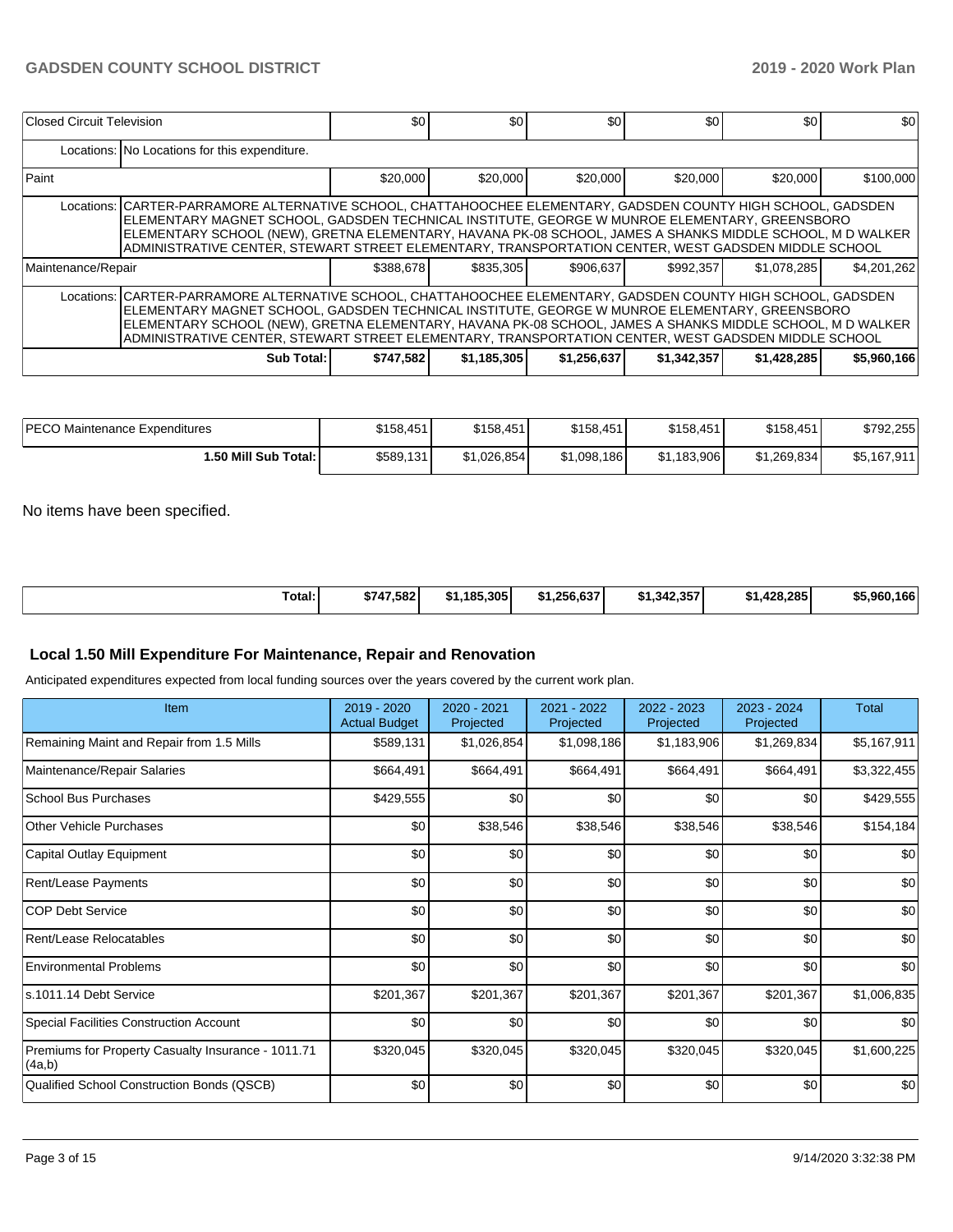| Qualified Zone Academy Bonds (QZAB) | \$٥١        | \$0 I       | \$0         | \$0         | \$0         | \$0          |
|-------------------------------------|-------------|-------------|-------------|-------------|-------------|--------------|
| Skyward                             | \$110,348   | \$110.348   | \$110.348   | \$110.348   | \$110.348   | \$551,740    |
| <b>Local Expenditure Totals:</b>    | \$2,314,937 | \$2,361,651 | \$2,432,983 | \$2,518,703 | \$2,604,631 | \$12,232,905 |

## **Revenue**

#### **1.50 Mill Revenue Source**

Schedule of Estimated Capital Outlay Revenue from each currently approved source which is estimated to be available for expenditures on the projects included in the tentative district facilities work program. All amounts are NET after considering carryover balances, interest earned, new COP's, 1011.14 and 1011.15 loans, etc. Districts cannot use 1.5-Mill funds for salaries except for those explicitly associated with maintenance/repair projects. (1011.71 (5), F.S.)

| Item                                                                                | Fund | $2019 - 2020$<br><b>Actual Value</b> | $2020 - 2021$<br>Projected | 2021 - 2022<br>Projected | $2022 - 2023$<br>Projected | $2023 - 2024$<br>Projected | Total           |
|-------------------------------------------------------------------------------------|------|--------------------------------------|----------------------------|--------------------------|----------------------------|----------------------------|-----------------|
| (1) Non-exempt property<br>lassessed valuation                                      |      | \$1,607,595,415                      | \$1,640,035,580            | \$1,689,571,536          | \$1,749,099,118            | \$1,808,771,634            | \$8,495,073,283 |
| (2) The Millage projected for<br>discretionary capital outlay per<br>ls.1011.71     |      | 1.50                                 | 1.50                       | 1.50                     | 1.50                       | 1.50                       |                 |
| $(3)$ Full value of the 1.50-Mill<br>discretionary capital outlay per<br>ls.1011.71 |      | \$2,700,760                          | \$2,755,260                | \$2,838,480              | \$2,938,487                | \$3,038,736                | \$14,271,723    |
| $(4)$ Value of the portion of the 1.50<br>-Mill ACTUALLY levied                     | 370  | \$2,314,937                          | \$2,361,651                | \$2,432,983              | \$2,518,703                | \$2,604,631                | \$12,232,905    |
| $(5)$ Difference of lines $(3)$ and $(4)$                                           |      | \$385,823                            | \$393,609                  | \$405.497                | \$419,784                  | \$434,105                  | \$2,038,818     |

#### **PECO Revenue Source**

The figure in the row designated "PECO Maintenance" will be subtracted from funds available for new construction because PECO maintenance dollars cannot be used for new construction.

| Item                          | Fund         | 2019 - 2020<br><b>Actual Budget</b> | 2020 - 2021<br>Projected | 2021 - 2022<br>Projected | 2022 - 2023<br>Projected | $2023 - 2024$<br>Projected | Total     |
|-------------------------------|--------------|-------------------------------------|--------------------------|--------------------------|--------------------------|----------------------------|-----------|
| <b>PECO New Construction</b>  | 340 <b>I</b> | \$0                                 | \$0                      | \$0                      | \$0                      | \$0                        | \$0       |
| PECO Maintenance Expenditures |              | \$158.451                           | \$158.451                | \$158.451                | \$158.451                | \$158.451                  | \$792.255 |
|                               |              | \$158.451                           | \$158.451                | \$158,451                | \$158,451                | \$158,451                  | \$792.255 |

## **CO & DS Revenue Source**

Revenue from Capital Outlay and Debt Service funds.

| <b>Item</b>                                     | Fund | $2019 - 2020$<br><b>Actual Budget</b> | $2020 - 2021$<br>Projected | $2021 - 2022$<br>Projected | $2022 - 2023$<br>Projected | $2023 - 2024$<br>Projected | Total       |
|-------------------------------------------------|------|---------------------------------------|----------------------------|----------------------------|----------------------------|----------------------------|-------------|
| CO & DS Cash Flow-through<br><b>Distributed</b> | 360  | \$243.654                             | \$243.654                  | \$243.654                  | \$243.654                  | \$243.654                  | \$1.218.270 |
| CO & DS Interest on<br>Undistributed CO         | 360  | \$5,121                               | \$5,121                    | \$5,121                    | \$5.121                    | \$5,121                    | \$25,605    |
|                                                 |      | \$248,775                             | \$248,775                  | \$248.775                  | \$248.775                  | \$248,775                  | \$1,243,875 |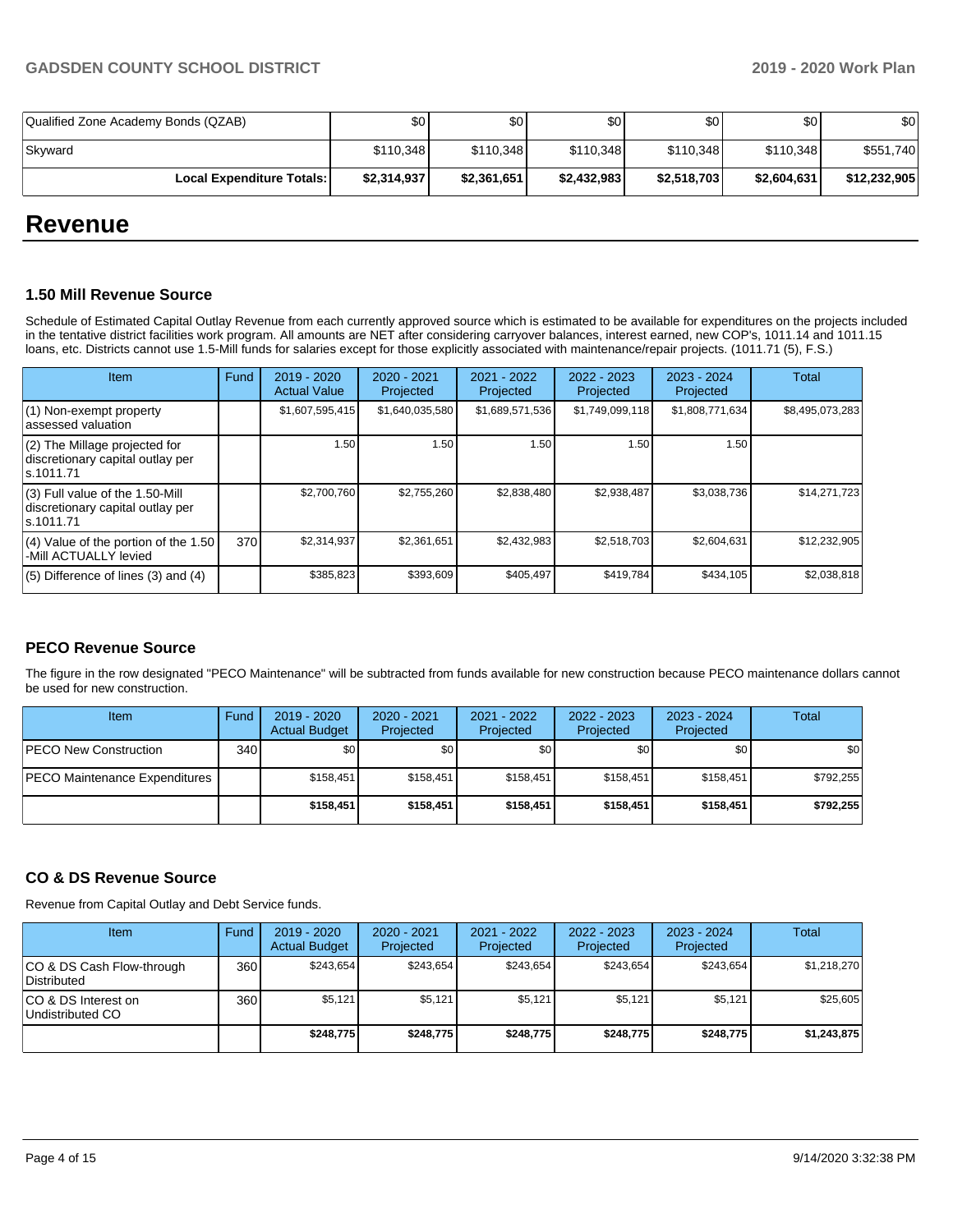No

### **Fair Share Revenue Source**

Nothing reported for this section. All legally binding commitments for proportionate fair-share mitigation for impacts on public school facilities must be included in the 5-year district work program.

#### **Sales Surtax Referendum**

Specific information about any referendum for a 1-cent or ½-cent surtax referendum during the previous year.

**Did the school district hold a surtax referendum during the past fiscal year 2018 - 2019?**

#### **Additional Revenue Source**

Any additional revenue sources

| Item                                                                                                   | 2019 - 2020<br><b>Actual Value</b> | 2020 - 2021<br>Projected | 2021 - 2022<br>Projected | 2022 - 2023<br>Projected | $2023 - 2024$<br>Projected | <b>Total</b> |
|--------------------------------------------------------------------------------------------------------|------------------------------------|--------------------------|--------------------------|--------------------------|----------------------------|--------------|
| Proceeds from a s.1011.14/15 F.S. Loans                                                                | \$0                                | \$0                      | \$0                      | \$0                      | \$0                        | \$0          |
| District Bonds - Voted local bond<br>referendum proceeds per s.9, Art VII<br><b>State Constitution</b> | \$0                                | \$0                      | \$0                      | \$0                      | \$0                        | \$0          |
| Proceeds from Special Act Bonds                                                                        | \$0                                | \$0                      | \$0                      | \$0                      | \$0                        | \$0          |
| Estimated Revenue from CO & DS Bond<br>Sale                                                            | \$0                                | \$0                      | \$0                      | \$0                      | \$0                        | \$0          |
| Proceeds from Voted Capital<br>Improvements millage                                                    | \$0                                | \$0                      | \$0                      | \$0                      | \$0                        | \$0          |
| Other Revenue for Other Capital Projects                                                               | \$0                                | \$0                      | \$0                      | \$0                      | \$0                        | \$0          |
| Proceeds from 1/2 cent sales surtax<br>authorized by school board                                      | \$0                                | \$0                      | \$0                      | \$0                      | \$0                        | \$0          |
| Proceeds from local governmental<br>infrastructure sales surtax                                        | \$0                                | \$0                      | \$0                      | \$0                      | \$0                        | \$0          |
| Proceeds from Certificates of<br>Participation (COP's) Sale                                            | \$0                                | \$0                      | \$0                      | \$0                      | \$0                        | \$0          |
| Classrooms First Bond proceeds amount<br>authorized in FY 1997-98                                      | \$0                                | \$0                      | \$0                      | \$0                      | \$0                        | \$0          |
| <b>Classrooms for Kids</b>                                                                             | \$0                                | \$0                      | \$0                      | \$0                      | \$0                        | \$0          |
| <b>District Equity Recognition</b>                                                                     | \$0                                | \$0                      | \$0                      | \$0                      | \$0                        | \$0          |
| <b>Federal Grants</b>                                                                                  | \$0                                | \$0                      | \$0                      | \$0                      | \$0                        | \$0          |
| Proportionate share mitigation (actual<br>cash revenue only, not in kind donations)                    | \$0                                | \$0                      | \$0                      | \$0                      | \$0                        | \$0          |
| Impact fees received                                                                                   | \$0                                | \$0                      | \$0                      | \$0                      | \$0                        | \$0          |
| Private donations                                                                                      | \$0                                | \$0                      | \$0                      | \$0                      | \$0                        | \$0          |
| Grants from local governments or not-for-<br>profit organizations                                      | \$0                                | \$0                      | \$0                      | \$0                      | \$0                        | \$0          |
| Interest, Including Profit On Investment                                                               | \$0                                | \$0                      | \$0                      | \$0                      | \$0                        | \$0          |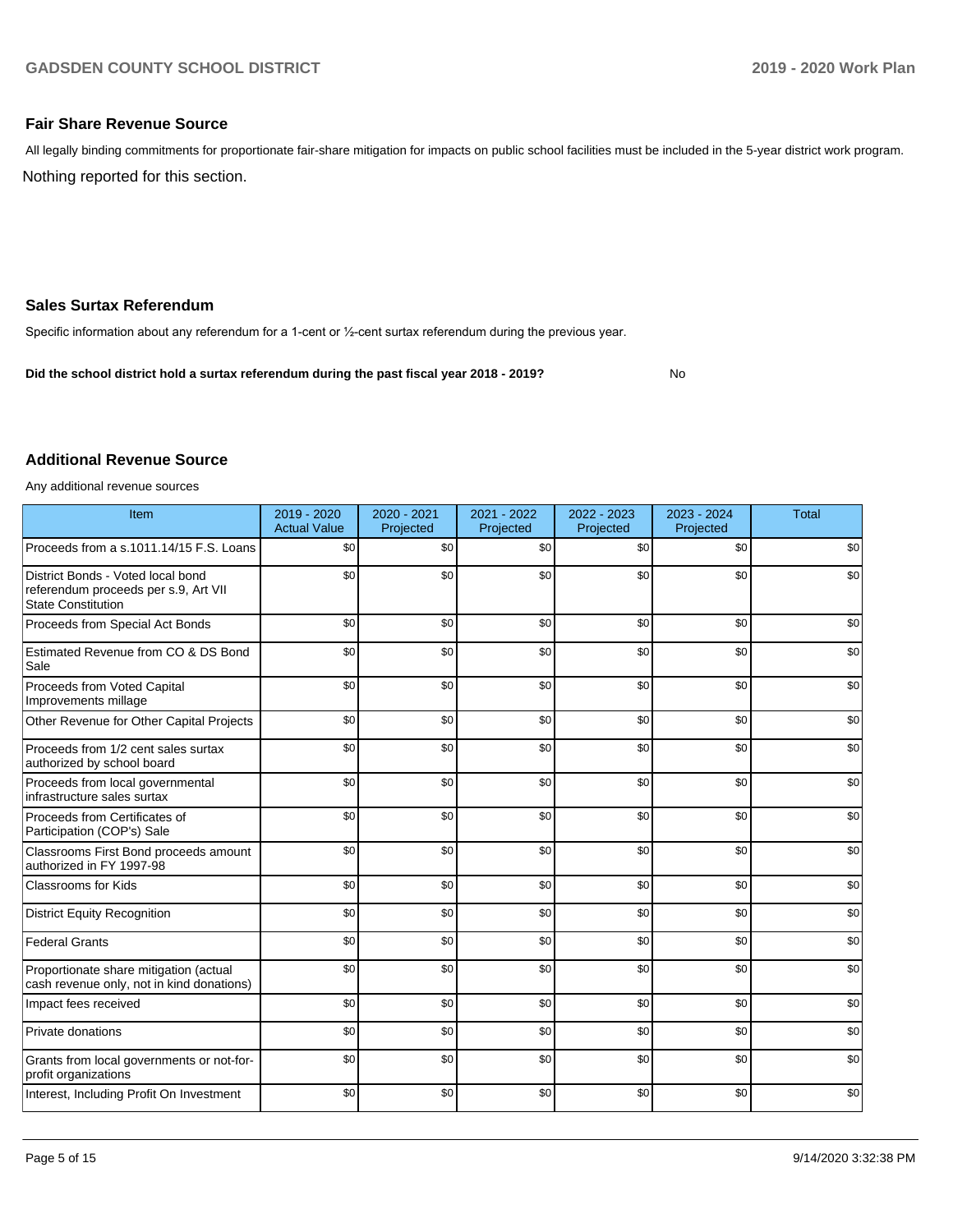## **GADSDEN COUNTY SCHOOL DISTRICT 2019 - 2020 Work Plan**

| Revenue from Bonds pledging proceeds<br>from 1 cent or 1/2 cent Sales Surtax                                | \$0         | \$0 | \$0 | \$0 | \$0 | \$0         |
|-------------------------------------------------------------------------------------------------------------|-------------|-----|-----|-----|-----|-------------|
| <b>Total Fund Balance Carried Forward</b>                                                                   | \$0         | \$0 | \$0 | \$0 | \$0 | \$0         |
| General Capital Outlay Obligated Fund<br>Balance Carried Forward From Total<br>Fund Balance Carried Forward | \$0         | \$0 | \$0 | \$0 | \$0 | \$0         |
| Special Facilities Construction Account                                                                     | \$0         | \$0 | \$0 | \$0 | \$0 | \$0         |
| One Cent - 1/2 Cent Sales Surtax Debt<br>Service From Total Fund Balance Carried<br><b>Forward</b>          | \$0         | \$0 | \$0 | \$0 | \$0 | \$0         |
| Capital Outlay Projects Funds Balance<br>Carried Forward From Total Fund<br>Balance Carried Forward         | \$0         | \$0 | \$0 | \$0 | \$0 | \$0         |
| <b>FEMA</b>                                                                                                 | \$3,108,676 | \$0 | \$0 | \$0 | \$0 | \$3,108,676 |
| Insurance                                                                                                   | \$1,753,788 | \$0 | \$0 | \$0 | \$0 | \$1,753,788 |
| <b>Subtotal</b>                                                                                             | \$4,862,464 | \$0 | \$0 | \$0 | \$O | \$4,862,464 |

## **Total Revenue Summary**

| <b>Item Name</b>                                           | 2019 - 2020<br><b>Budget</b> | 2020 - 2021<br>Projected | 2021 - 2022<br><b>Projected</b> | $2022 - 2023$<br>Projected | 2023 - 2024<br>Projected | <b>Five Year Total</b> |
|------------------------------------------------------------|------------------------------|--------------------------|---------------------------------|----------------------------|--------------------------|------------------------|
| Local 1.5 Mill Discretionary Capital Outlay<br>Revenue     | \$2,314,937                  | \$2,361,651              | \$2,432,983                     | \$2,518,703                | \$2,604,631              | \$12,232,905           |
| PECO and 1.5 Mill Maint and Other 1.5<br>Mill Expenditures | (\$2,314,937)                | (\$2,361,651)            | (\$2,432,983)                   | (\$2,518,703)              | (\$2,604,631)            | (\$12,232,905)         |
| IPECO Maintenance Revenue                                  | \$158.451                    | \$158,451                | \$158,451                       | \$158,451                  | \$158,451                | \$792,255              |
| <b>Available 1.50 Mill for New</b><br><b>Construction</b>  | \$O                          | \$0                      | \$0                             | \$0                        | \$0                      | \$0                    |

| <b>Item Name</b>                     | $2019 - 2020$<br><b>Budget</b> | 2020 - 2021<br>Projected | 2021 - 2022<br>Projected | $2022 - 2023$<br>Projected | 2023 - 2024<br>Projected | <b>Five Year Total</b> |
|--------------------------------------|--------------------------------|--------------------------|--------------------------|----------------------------|--------------------------|------------------------|
| ICO & DS Revenue                     | \$248,775                      | \$248,775                | \$248,775                | \$248,775                  | \$248,775                | \$1,243,875            |
| <b>PECO New Construction Revenue</b> | \$0 <sub>1</sub>               | \$0 <sub>1</sub>         | \$0                      | \$0                        | \$0                      | \$0                    |
| Other/Additional Revenue             | \$4,862,464                    | \$0 <sub>1</sub>         | \$0                      | \$0                        | \$0                      | \$4,862,464            |
| <b>Total Additional Revenuel</b>     | \$5,111,239                    | \$248,775                | \$248,775                | \$248,775                  | \$248,775                | \$6,106,339            |
| Total Available Revenue              | \$5,111,239                    | \$248.775                | \$248,775                | \$248.775                  | \$248,775                | \$6,106,339            |

# **Project Schedules**

## **Capacity Project Schedules**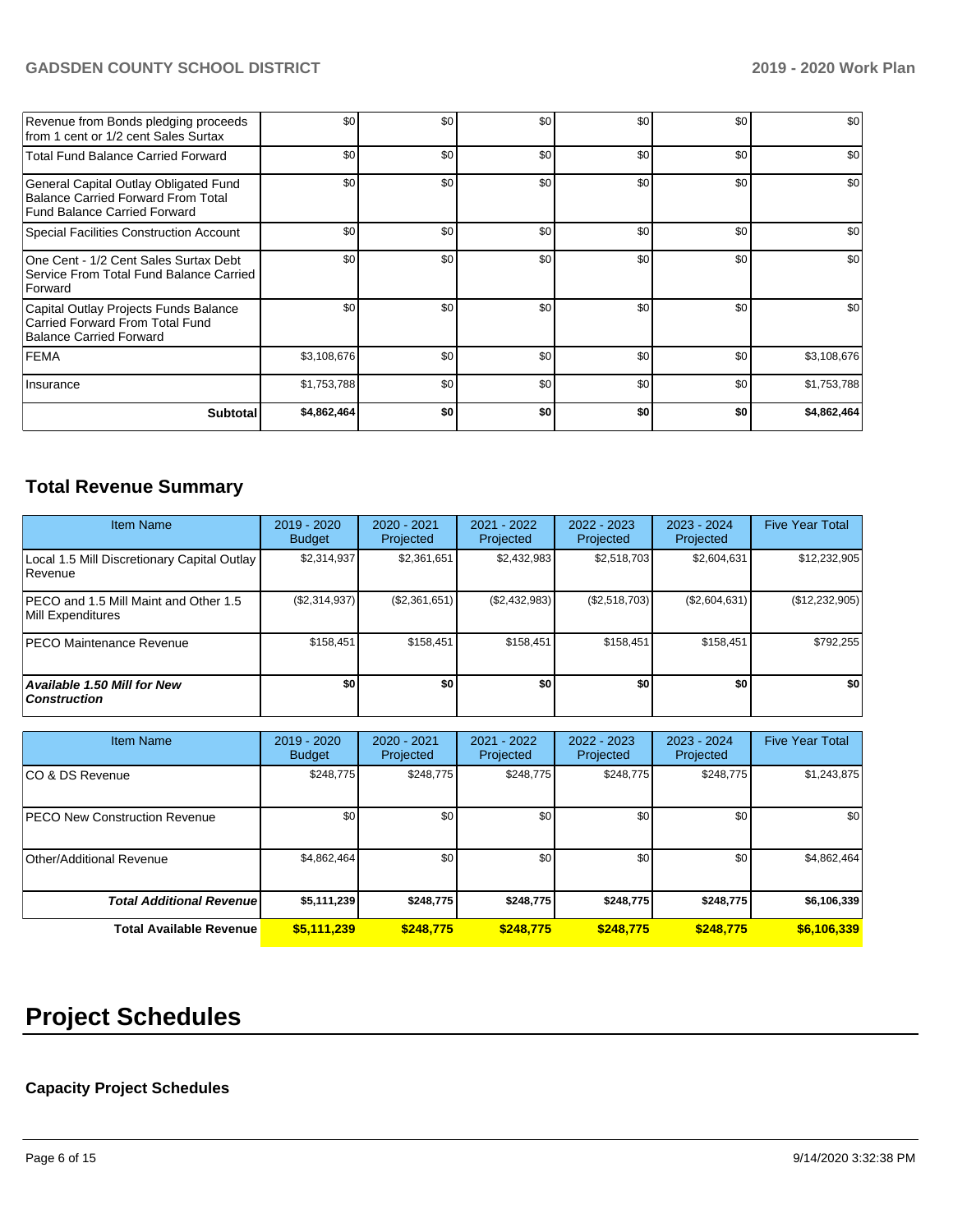A schedule of capital outlay projects necessary to ensure the availability of satisfactory classrooms for the projected student enrollment in K-12 programs.

Nothing reported for this section.

Nothing reported for this section.

#### **Other Project Schedules**

Major renovations, remodeling, and additions of capital outlay projects that do not add capacity to schools.

| <b>Project Description</b>                       | Location                                                   | 2019 - 2020<br><b>Actual Budget</b> | 2020 - 2021<br>Projected | 2021 - 2022<br>Projected | 2022 - 2023<br>Projected | 2023 - 2024<br>Projected | <b>Total</b>    | Funded  |
|--------------------------------------------------|------------------------------------------------------------|-------------------------------------|--------------------------|--------------------------|--------------------------|--------------------------|-----------------|---------|
| Emergency Roofing due to<br>hurricane            | <b>GEORGE W MUNROE</b><br><b>ELEMENTARY</b>                | \$78,400                            | \$0                      | \$0                      | \$0                      | \$0                      | \$78,400 Yes    |         |
| Emergency Roofing due to<br>hurricane            | <b>JAMES A SHANKS</b><br>MIDDLE SCHOOL                     | \$148,000                           | \$0                      | \$0                      | \$0                      | \$0                      | \$148,000 Yes   |         |
| Emergency Roofing due to<br>hurricane            | <b>GADSDEN</b><br><b>ELEMENTARY MAGNET</b><br>SCHOOL       | \$112,500                           | \$0                      | \$0                      | \$0                      | \$0                      | \$112,500 Yes   |         |
| Emergency Roofing due to<br>hurricane            | <b>GREENSBORO</b><br>ELEMENTARY SCHOOL<br>(NEW)            | \$48,000                            | \$0                      | \$0                      | \$0                      | \$0                      | \$48,000 Yes    |         |
| Emergency Roofing due to<br><b>hurricane</b>     | <b>MD WALKER</b><br><b>ADMINISTRATIVE</b><br><b>CENTER</b> | \$120.000                           | \$0                      | \$0                      | \$0                      | \$0                      | \$120,000 Yes   |         |
| Stand alone HVAC<br>replacement                  | HAVANA PK-08 SCHOOL                                        | \$0                                 | \$54,275                 | \$0                      | \$0                      | \$0                      | \$54,275 Yes    |         |
| Project description not specified                | Location not specified                                     | \$0                                 | \$0                      | \$0                      | \$0                      | \$0                      |                 | $$0$ No |
| <b>HVAC</b> replacement                          | <b>STEWART STREET</b><br><b>ELEMENTARY</b>                 | \$0                                 | \$0                      | \$0                      | \$100,000                | \$59,640                 | \$159,640 Yes   |         |
| Environmental Remediation                        | <b>JAMES A SHANKS</b><br>MIDDLE SCHOOL                     | \$2,000,000                         | \$0                      | \$0                      | \$0                      | \$0                      | \$2,000,000 Yes |         |
| <b>Environmental Remediation</b>                 | <b>GREENSBORO</b><br>ELEMENTARY SCHOOL<br>(NEW)            | \$993,074                           | \$0                      | \$0                      | \$0                      | \$0                      | \$993,074 Yes   |         |
| <b>Environmental Testing &amp;</b><br>Monitoring | <b>JAMES A SHANKS</b><br>MIDDLE SCHOOL                     | \$28,885                            | \$0                      | \$0                      | \$0                      | \$0                      | \$28,885 Yes    |         |
| <b>Environmental Testing &amp;</b><br>Monitoring | <b>GREENSBORO</b><br>ELEMENTARY SCHOOL<br>(NEW)            | \$28,885                            | \$0                      | \$0                      | \$0                      | \$0                      | \$28,885 Yes    |         |
| Door Renovation project                          | HAVANA PK-08 SCHOOL                                        | \$5,000                             | \$5,000                  | \$100,000                | \$5,000                  | \$0                      | \$115,000 Yes   |         |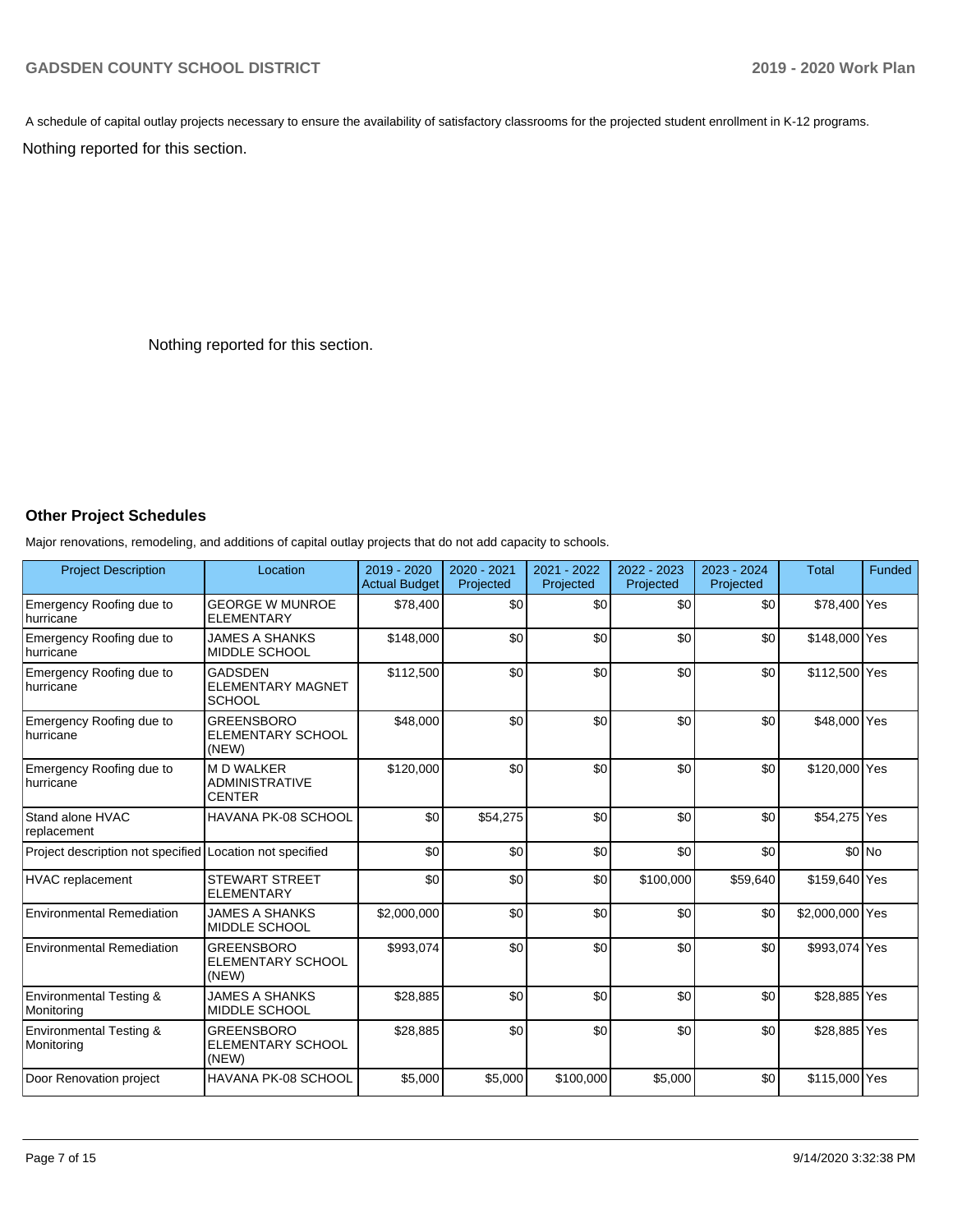| Chiller No. 2 Replacement | <b>GADSDEN COUNTY</b><br><b>HIGH SCHOOL</b>      | \$0              | \$0       | \$0       | \$0       | \$159,135 | \$159,135 Yes |  |
|---------------------------|--------------------------------------------------|------------------|-----------|-----------|-----------|-----------|---------------|--|
| Door renovation project   | <b>GREENSBORO</b><br>IELEMENTARY SCHOOL<br>(NEW) | \$5,000          | \$5,000   | \$88,775  | \$83,775  | \$0       | \$182,550 Yes |  |
| Chiller No. 3 replacement | <b>GADSDEN COUNTY</b><br><b>HIGH SCHOOL</b>      | \$0 <sub>1</sub> | \$154,500 | \$0       | \$0       | \$0       | \$154,500 Yes |  |
| HVAC Controls upgrade     | <b>GADSDEN COUNTY</b><br><b>HIGH SCHOOL</b>      | \$0              | \$30,000  | \$60,000  | \$60,000  | \$30,000  | \$180,000 Yes |  |
|                           |                                                  | \$3,567,744      | \$248,775 | \$248,775 | \$248,775 | \$248,775 | \$4,562,844]  |  |

## **Additional Project Schedules**

Any projects that are not identified in the last approved educational plant survey.

| <b>Project Description</b>   | Location                                    | <b>Num</b> | 2019 - 2020<br>Classroom Actual Budget | 2020 - 2021<br>Projected | 2021 - 2022<br>Projected | $2022 - 2023$<br>Projected | 2023 - 2024<br>Projected | Total           | Funded |
|------------------------------|---------------------------------------------|------------|----------------------------------------|--------------------------|--------------------------|----------------------------|--------------------------|-----------------|--------|
| Insurance and FEMA<br>Imonev | <b>ISTEWART STREET</b><br><b>ELEMENTARY</b> |            | \$1,543,495                            | \$0                      | \$0                      | \$0                        | \$0                      | \$1,543,495 Yes |        |
|                              |                                             |            | \$1,543,495                            | \$0                      | \$0                      | \$0                        | \$0                      | \$1,543,495     |        |

### **Non Funded Growth Management Project Schedules**

Schedule indicating which projects, due to planned development, that CANNOT be funded from current revenues projected over the next five years.

Nothing reported for this section.

# **Tracking**

## **Capacity Tracking**

| Location                                                    | $2019 -$<br><b>2020 Satis.</b><br>Stu. Sta. | Actual<br>$2019 -$<br><b>2020 FISH</b><br>Capacity | Actual<br>$2018 -$<br>2019<br><b>COFTE</b> | # Class<br><b>Rooms</b> | Actual<br>Average<br>$2019 -$<br>2020 Class<br><b>Size</b> | Actual<br>$2019 -$<br>2020<br><b>Utilization</b> | <b>New</b><br>Stu.<br>Capacity | <b>New</b><br>Rooms to<br>be<br>Added/Re<br>moved | Projected<br>$2023 -$<br>2024<br><b>COFTE</b> | Projected<br>$2023 -$<br>2024<br>Utilization | Projected<br>$2023 -$<br>2024 Class<br><b>Size</b> |
|-------------------------------------------------------------|---------------------------------------------|----------------------------------------------------|--------------------------------------------|-------------------------|------------------------------------------------------------|--------------------------------------------------|--------------------------------|---------------------------------------------------|-----------------------------------------------|----------------------------------------------|----------------------------------------------------|
| <b>GEORGE W MUNROE</b><br><b>IELEMENTARY</b>                | 681                                         | 681                                                | 427                                        | 37                      | 12 <sub>l</sub>                                            | 63.00 %                                          |                                |                                                   | 425                                           | 62.00 %                                      | 11                                                 |
| <b>GREENSBORO</b><br><b>IELEMENTARY SCHOOL</b><br>$ $ (NEW) | 371                                         | 371                                                | 241                                        | 19                      | 13 <sub>l</sub>                                            | 65.00 %                                          |                                |                                                   | 238                                           | 64.00 %                                      | 13                                                 |
| <b>GADSDEN</b><br> ELEMENTARY MAGNET<br><b>ISCHOOL</b>      | 270                                         | 243                                                | 145                                        | 15                      | 10 <sup>1</sup>                                            | 60.00 %                                          |                                |                                                   | 100                                           | 41.00 %                                      | 7                                                  |
| CHATTAHOOCHEE<br><b>IELEMENTARY</b>                         | 409                                         | 409                                                | 142                                        | 21                      |                                                            | 35.00 %                                          |                                |                                                   | 138                                           | 34.00 %                                      | $\overline{7}$                                     |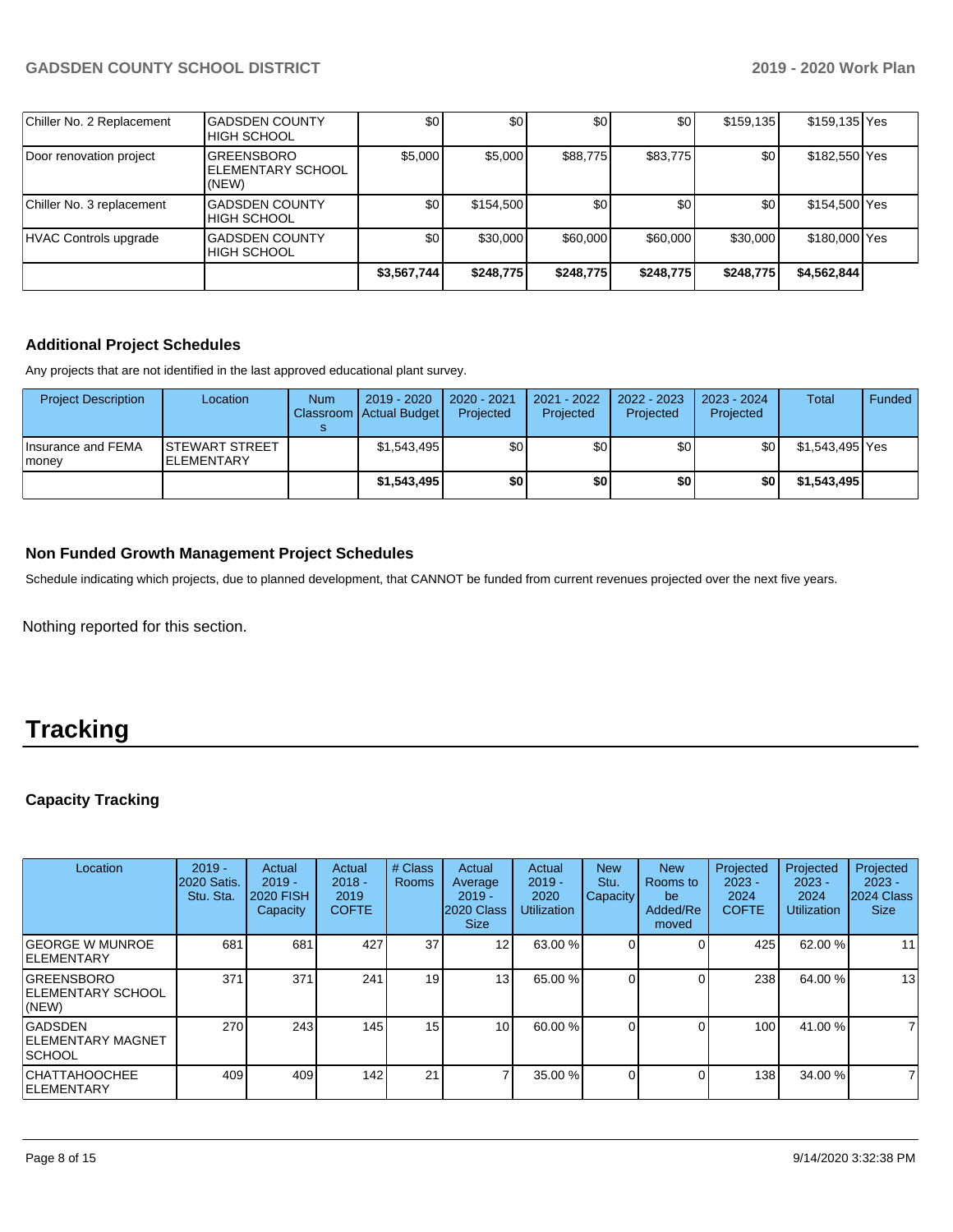|                                             | 8,792 | 7,503 | 4,302 | 422             | 10 <sup>1</sup> | 57.34 % |   | n              | 3,764    | 50.17%  | 9        |
|---------------------------------------------|-------|-------|-------|-----------------|-----------------|---------|---|----------------|----------|---------|----------|
| IWEST GADSDEN<br>IMIDDLE SCHOOL             | 757   | 681   | 386   | 32              | 12              | 57.00 % |   | $\Omega$       | 270      | 40.00 % | 8        |
| <b>GADSDEN TECHNICAL</b><br>IINSTITUTE      | 252   | 252   | 15    | 15              |                 | 6.00%   |   | $\Omega$       | 15       | 6.00 %  |          |
| IGADSDEN COUNTY<br><b>HIGH SCHOOL</b>       | 1,555 | 1,477 | 940   | 65              | 14              | 64.00 % |   |                | 940      | 64.00 % | 14       |
| HAVANA PK-08 SCHOOL                         | 881   | 792   | 562   | 42              | 13              | 71.00 % |   |                | 346      | 44.00 % | 8        |
| CARTER-PARRAMORE<br> ALTERNATIVE SCHOOL     | 958   | 958   | 199   | 43              | 5               | 21.00 % |   |                | 145      | 15.00 % | 3        |
| <b>JAMES A SHANKS</b><br>IMIDDLE SCHOOL     | 1,083 | 974   | 679   | 47              | 14              | 70.00 % |   |                | 673      | 69.00 % | 14       |
| <b>STEWART STREET</b><br><b>IELEMENTARY</b> | 665   | 665   | 565   | 35 <sub>l</sub> | 16              | 85.00 % |   |                | 474      | 71.00 % | 14       |
| <b>ISAINT JOHNS</b><br><b>IELEMENTARY</b>   | 463   | 0     |       | 26              | $\overline{0}$  | 0.00%   |   | $\Omega$       | $\Omega$ | 0.00%   | $\Omega$ |
| <b>GRETNA ELEMENTARY</b>                    | 447   | 0     |       | 25              | $\overline{0}$  | 0.00%   | ∩ | $\overline{0}$ | $\Omega$ | 0.00%   | 0        |

The COFTE Projected Total (3,764) for 2023 - 2024 must match the Official Forecasted COFTE Total (3,764 ) for 2023 - 2024 before this section can be completed. In the event that the COFTE Projected Total does not match the Official forecasted COFTE, then the Balanced Projected COFTE Table should be used to balance COFTE.

| Projected COFTE for 2023 - 2024 |       |          |  |  |  |
|---------------------------------|-------|----------|--|--|--|
| Elementary (PK-3)               | 1,483 |          |  |  |  |
| Middle $(4-8)$                  | 1,341 | Element  |  |  |  |
| High (9-12)                     | 940   | Middle ( |  |  |  |
|                                 | 3,764 |          |  |  |  |
|                                 |       | High (9- |  |  |  |

| <b>Grade Level Type</b> | <b>Balanced Projected</b><br>COFTE for 2023 - 2024 |
|-------------------------|----------------------------------------------------|
| Elementary (PK-3)       |                                                    |
| Middle (4-8)            |                                                    |
| High (9-12)             |                                                    |
|                         | 3,764                                              |

#### **Relocatable Replacement**

Number of relocatable classrooms clearly identified and scheduled for replacement in the school board adopted financially feasible 5-year district work program.

| _ocation                          | $-2020$<br>$2019 -$ | $\cdot$ 2021<br>2020 | $-2022$<br>2021 | 2022 - 2023 | $2023 - 2024$ | Year 5 Total |
|-----------------------------------|---------------------|----------------------|-----------------|-------------|---------------|--------------|
| Total Relocatable Replacements: I |                     |                      |                 |             |               |              |

#### **Charter Schools Tracking**

Information regarding the use of charter schools.

| Location-Type                                   | # Relocatable<br>units or<br>permanent<br>classrooms | Owner           | Year Started or<br>Scheduled | Student<br><b>Stations</b> | <b>Students</b><br>Enrolled | Years in<br>Contract | <b>Total Charter</b><br><b>Students</b><br>projected for<br>$2023 - 2024$ |
|-------------------------------------------------|------------------------------------------------------|-----------------|------------------------------|----------------------------|-----------------------------|----------------------|---------------------------------------------------------------------------|
| Crossroad Academy Charter<br>School of Business |                                                      | 24 SCHOOL BOARD | 1998                         | 4441                       | 524                         | 15                   | 500                                                                       |
|                                                 | 24 <sub>l</sub>                                      |                 |                              | 444 I                      | 524                         |                      | 500                                                                       |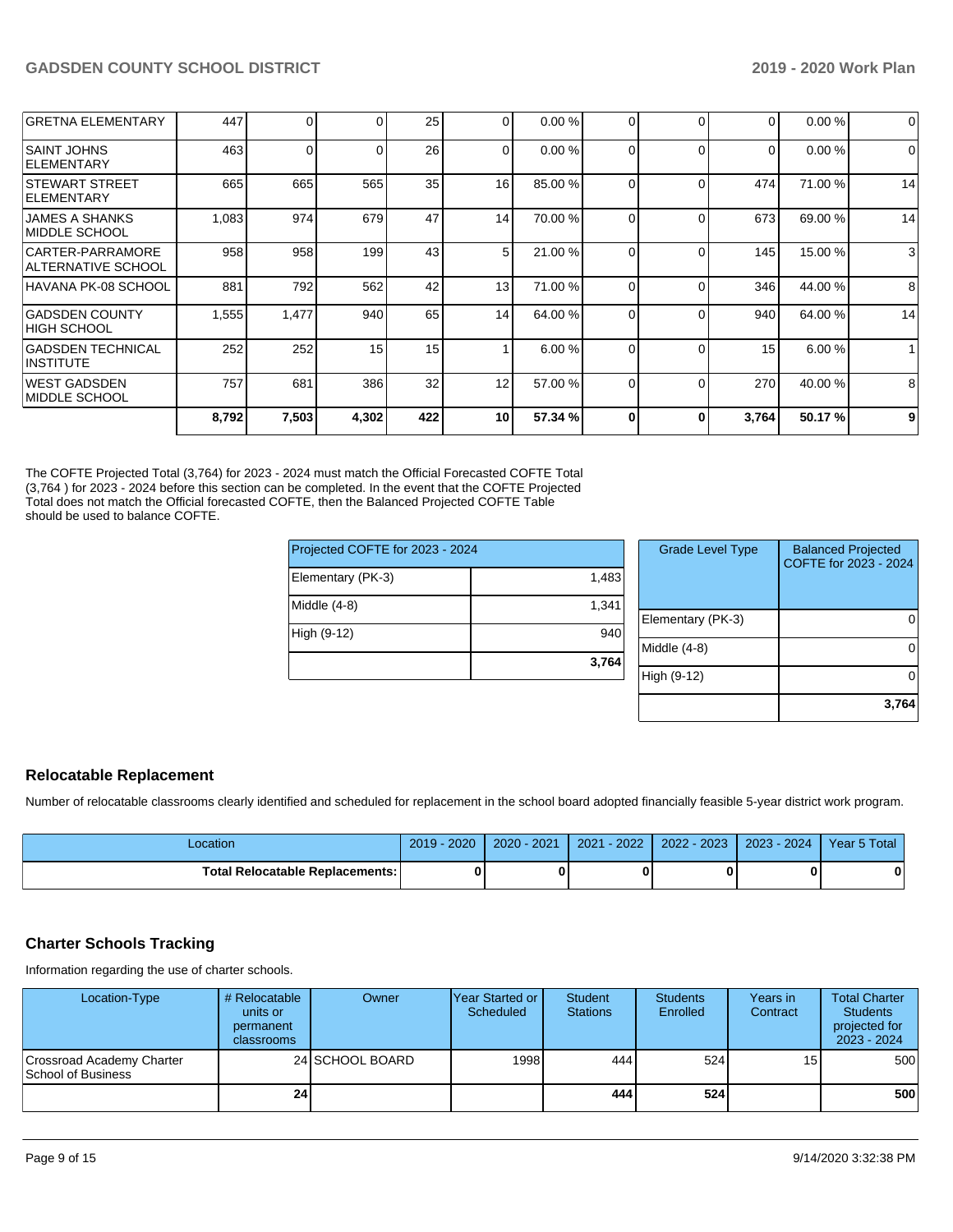#### **Special Purpose Classrooms Tracking**

The number of classrooms that will be used for certain special purposes in the current year, by facility and type of classroom, that the district will, 1), not use for educational purposes, and 2), the co-teaching classrooms that are not open plan classrooms and will be used for educational purposes.

| School                                 | School Type | $\#$ of Elementary $\#$ of Middle 4-8<br><b>K-3 Classrooms</b> | <b>Classrooms</b> | # of High $9-12$<br><b>Classrooms</b> | # of $ESE$<br><b>Classrooms</b> | # of Combo<br><b>Classrooms</b> | Total<br>Classrooms |
|----------------------------------------|-------------|----------------------------------------------------------------|-------------------|---------------------------------------|---------------------------------|---------------------------------|---------------------|
| <b>SAINT JOHNS ELEMENTARY</b>          | Educational | 13                                                             |                   |                                       |                                 |                                 | 21                  |
| <b>IGRETNA ELEMENTARY</b>              | Educational | 14                                                             |                   |                                       |                                 |                                 | 22                  |
| <b>Total Educational Classrooms: I</b> |             | 27                                                             | 16                |                                       |                                 |                                 | 43                  |

| School                               | School Type | $\parallel$ # of Elementary $\parallel$ # of Middle 4-8 $\parallel$ # of High 9-12<br><b>K-3 Classrooms I</b> | <b>Classrooms</b> | <b>Classrooms</b> | # of $ESE$<br><b>Classrooms</b> | # of Combo<br><b>Classrooms</b> | Total<br><b>Classrooms</b> |
|--------------------------------------|-------------|---------------------------------------------------------------------------------------------------------------|-------------------|-------------------|---------------------------------|---------------------------------|----------------------------|
| <b>Total Co-Teaching Classrooms:</b> |             |                                                                                                               |                   |                   |                                 |                                 | 01                         |

#### **Infrastructure Tracking**

**Necessary offsite infrastructure requirements resulting from expansions or new schools. This section should include infrastructure information related to capacity project schedules and other project schedules (Section 4).** 

Not Specified

**Proposed location of planned facilities, whether those locations are consistent with the comprehensive plans of all affected local governments, and recommendations for infrastructure and other improvements to land adjacent to existing facilities. Provisions of 1013.33(12), (13) and (14) and 1013.36** must be addressed for new facilities planned within the 1st three years of the plan (Section 5).

Not Specified

**Consistent with Comp Plan?** No

#### **Net New Classrooms**

The number of classrooms, by grade level and type of construction, that were added during the last fiscal year.

| List the net new classrooms added in the 2018 - 2019 fiscal year.                                                                                       | List the net new classrooms to be added in the 2019 - 2020 fiscal<br>year. |                                   |                              |                        |                                                                        |                          |                                     |                        |
|---------------------------------------------------------------------------------------------------------------------------------------------------------|----------------------------------------------------------------------------|-----------------------------------|------------------------------|------------------------|------------------------------------------------------------------------|--------------------------|-------------------------------------|------------------------|
| "Classrooms" is defined as capacity carrying classrooms that are added to increase<br>capacity to enable the district to meet the Class Size Amendment. |                                                                            |                                   |                              |                        | Totals for fiscal year 2019 - 2020 should match totals in Section 15A. |                          |                                     |                        |
| Location                                                                                                                                                | $2018 - 2019$ #<br>Permanent                                               | $2018 - 2019$ #<br><b>Modular</b> | 2018 - 2019 #<br>Relocatable | $2018 - 2019$<br>Total | 2019 - 2020 #<br>Permanent                                             | 2019 - 2020 #<br>Modular | 2019 - 2020 #<br><b>Relocatable</b> | $2019 - 2020$<br>Total |
| Elementary (PK-3)                                                                                                                                       |                                                                            |                                   |                              |                        |                                                                        |                          |                                     |                        |
| Middle (4-8)                                                                                                                                            |                                                                            |                                   |                              |                        |                                                                        |                          |                                     |                        |
| High (9-12)                                                                                                                                             |                                                                            |                                   |                              |                        |                                                                        |                          |                                     |                        |
|                                                                                                                                                         |                                                                            |                                   |                              |                        |                                                                        |                          |                                     |                        |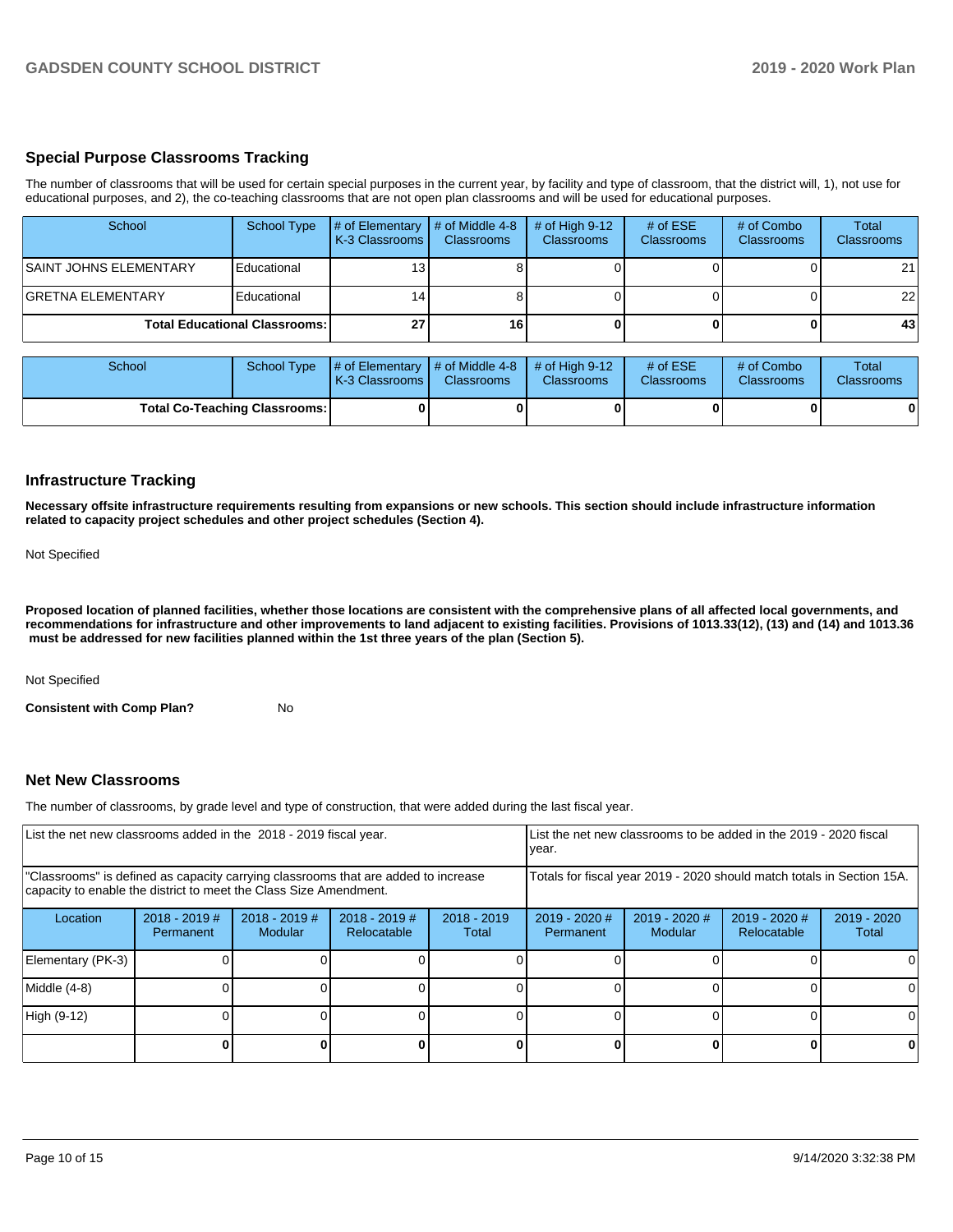#### **Relocatable Student Stations**

Number of students that will be educated in relocatable units, by school, in the current year, and the projected number of students for each of the years in the workplan.

| <b>Site</b>                               | 2019 - 2020 | 2020 - 2021 | 2021 - 2022 | 2022 - 2023 | 2023 - 2024 | 5 Year Average |
|-------------------------------------------|-------------|-------------|-------------|-------------|-------------|----------------|
| <b>STEWART STREET ELEMENTARY</b>          |             |             | ∩           | 0           |             |                |
| IJAMES A SHANKS MIDDLE SCHOOL             |             |             | 0           | 0           | 0           | 0              |
| CARTER-PARRAMORE ALTERNATIVE SCHOOL       | ∩           |             | 0           | 0           | $\Omega$    | 0              |
| HAVANA PK-08 SCHOOL                       |             |             |             | U           | ∩           | O              |
| SAINT JOHNS ELEMENTARY                    | 10          |             | 0           | 0           | $\Omega$    |                |
| GADSDEN ELEMENTARY MAGNET SCHOOL          |             |             | ∩           | $\Omega$    | 0           |                |
| CHATTAHOOCHEE ELEMENTARY                  | 0           |             | 0           | $\Omega$    | $\Omega$    | 0              |
| <b>GRETNA ELEMENTARY</b>                  | n           |             | ∩           | $\Omega$    | $\Omega$    | O              |
| GADSDEN TECHNICAL INSTITUTE               | 19          |             | O           | 0           | 0           |                |
| WEST GADSDEN MIDDLE SCHOOL                | $\Omega$    |             | $\Omega$    | $\Omega$    | $\Omega$    | O              |
| GADSDEN COUNTY HIGH SCHOOL                |             |             |             | U           | U           |                |
| <b>GEORGE W MUNROE ELEMENTARY</b>         | 0           |             | 0           | $\Omega$    | $\Omega$    | 0              |
| GREENSBORO ELEMENTARY SCHOOL (NEW)        | $\Omega$    |             | $\Omega$    | $\Omega$    | $\Omega$    | $\Omega$       |
| Totals for GADSDEN COUNTY SCHOOL DISTRICT |             |             |             |             |             |                |

| <b>Totals for GADSDEN COUNTY SCHOOL DISTRICT</b>  |       |       |       |       |        |       |
|---------------------------------------------------|-------|-------|-------|-------|--------|-------|
| Total students in relocatables by year.           | 29    |       |       |       | o      | 6     |
| Total number of COFTE students projected by year. | 4.160 | 4.023 | 3.928 | 3.853 | 3.7641 | 3.946 |
| Percent in relocatables by year.                  | 1 % I | 0%    | 0%    | 0 % I | 0 % I  | 0%    |

## **Leased Facilities Tracking**

Exising leased facilities and plans for the acquisition of leased facilities, including the number of classrooms and student stations, as reported in the educational plant survey, that are planned in that location at the end of the five year workplan.

| Location                            | # of Leased<br><b>IClassrooms 2019 -</b><br>2020 | <b>FISH Student</b><br><b>Stations</b> | Owner | # of Leased<br>Classrooms 2023 -<br>2024 | <b>FISH Student</b><br><b>Stations</b> |
|-------------------------------------|--------------------------------------------------|----------------------------------------|-------|------------------------------------------|----------------------------------------|
| IGEORGE W MUNROE ELEMENTARY         |                                                  | 0                                      |       | 0                                        | O                                      |
| GADSDEN ELEMENTARY MAGNET SCHOOL    |                                                  | O                                      |       | 0                                        |                                        |
| IWEST GADSDEN MIDDLE SCHOOL         |                                                  | O                                      |       | $\Omega$                                 |                                        |
| CARTER-PARRAMORE ALTERNATIVE SCHOOL |                                                  | U                                      |       | 0                                        | <sup>0</sup>                           |
| HAVANA PK-08 SCHOOL                 |                                                  | 0                                      |       | $\Omega$                                 |                                        |
| GADSDEN COUNTY HIGH SCHOOL          |                                                  |                                        |       | O                                        |                                        |
| GADSDEN TECHNICAL INSTITUTE         |                                                  | O                                      |       | $\Omega$                                 |                                        |
| <b>GRETNA ELEMENTARY</b>            |                                                  | 0                                      |       | 0                                        |                                        |
| ISAINT JOHNS ELEMENTARY             |                                                  | <sup>0</sup>                           |       | $\Omega$                                 | $\Omega$                               |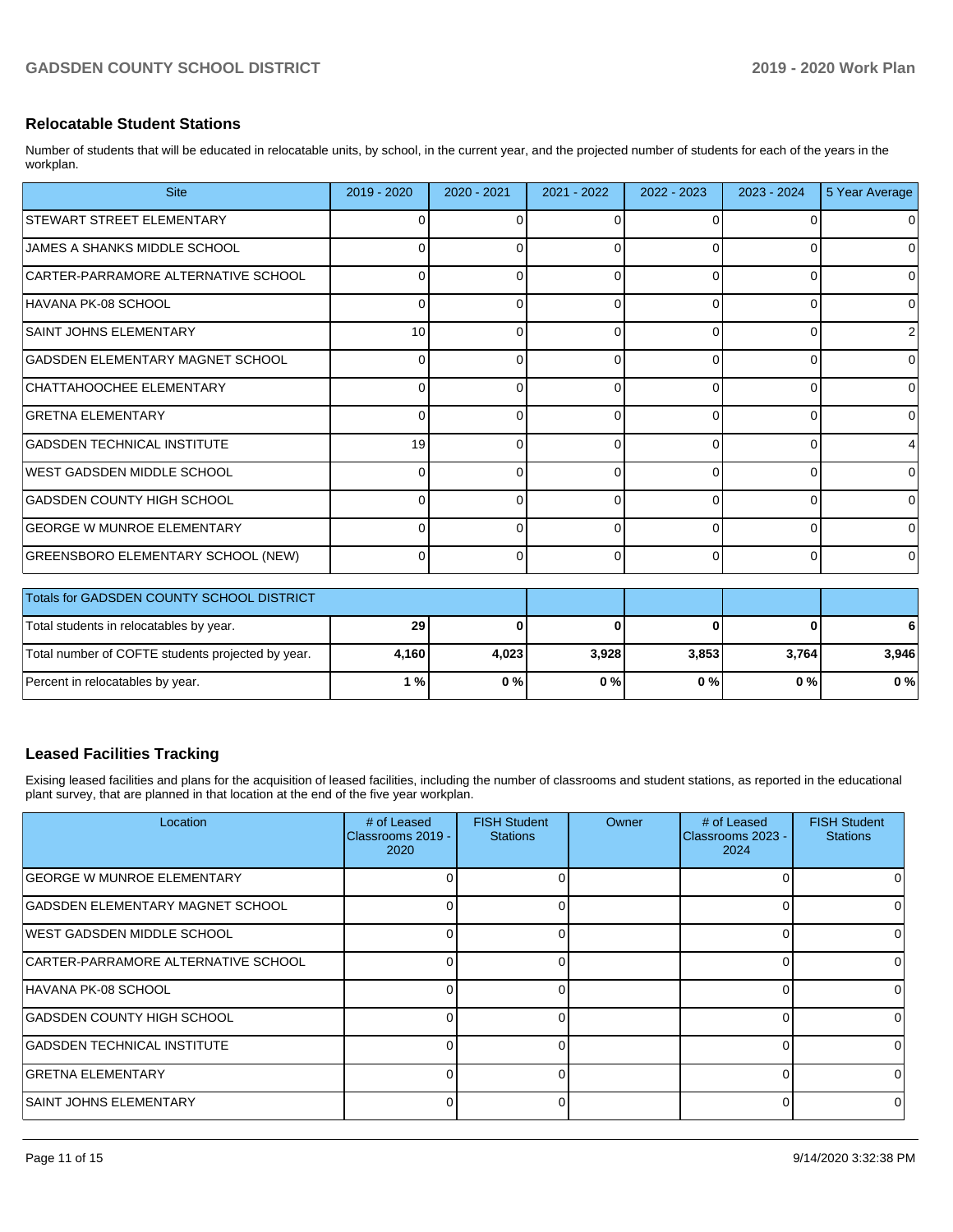| STEWART STREET ELEMENTARY          |  |  |  |
|------------------------------------|--|--|--|
| JAMES A SHANKS MIDDLE SCHOOL       |  |  |  |
| CHATTAHOOCHEE ELEMENTARY           |  |  |  |
| GREENSBORO ELEMENTARY SCHOOL (NEW) |  |  |  |
|                                    |  |  |  |

#### **Failed Standard Relocatable Tracking**

Relocatable units currently reported by school, from FISH, and the number of relocatable units identified as 'Failed Standards'.

Nothing reported for this section.

# **Planning**

#### **Class Size Reduction Planning**

**Plans approved by the school board that reduce the need for permanent student stations such as acceptable school capacity levels, redistricting, busing, year-round schools, charter schools, magnet schools, public-private partnerships, multitrack scheduling, grade level organization, block scheduling, or other alternatives.**

The School Board of Gadsden County anticipated constructing a new PreK-8 school which will be designed to accommodate appropriate number of student stations consolidating at minimum 3 schools eliminating surplus stations.

#### **School Closure Planning**

**Plans for the closure of any school, including plans for disposition of the facility or usage of facility space, and anticipated revenues.** 

The Gadsden County School Board has sold the St John school. The Board has removed the Gretna Elementary Schools from the market for sale to serve as a community center and law enforcement active shooter training. We plan to raze the Carter Parramore site making way for the New PreK-8 Stewart St. School. The School Board will keep the old Stewart St site for a storage facility and ancillary administration. The School Board will also retain the Gadsden Elementary Magnet site due to its historic significance. Future development of that site is still under review. Because of the age of these facilities funding records don't exist so any proceeds from sales will be deposited into the general account.

# **Long Range Planning**

#### **Ten-Year Maintenance**

District projects and locations regarding the projected need for major renovation, repair, and maintenance projects within the district in years 6-10 beyond the projects plans detailed in the five years covered by the work plan.

Nothing reported for this section.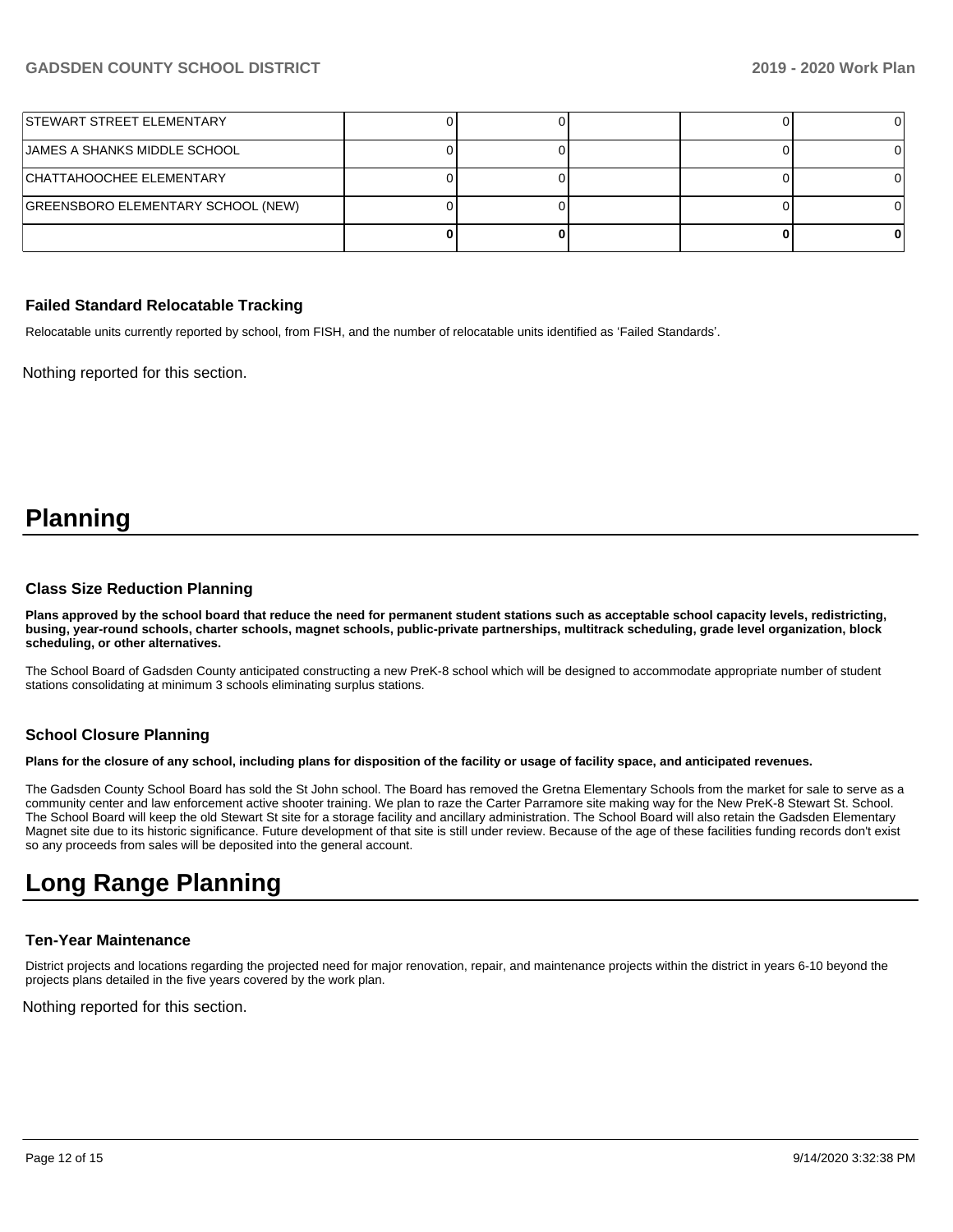### **Ten-Year Capacity**

Schedule of capital outlay projects projected to ensure the availability of satisfactory student stations for the projected student enrollment in K-12 programs for the future 5 years beyond the 5-year district facilities work program.

Nothing reported for this section.

### **Ten-Year Planned Utilization**

Schedule of planned capital outlay projects identifying the standard grade groupings, capacities, and planned utilization rates of future educational facilities of the district for both permanent and relocatable facilities.

| <b>Grade Level Projections</b>  | <b>FISH</b><br>Student<br><b>Stations</b> | Actual 2018 -<br><b>2019 FISH</b><br>Capacity | Actual<br>$2018 -$<br>2019<br><b>COFTE</b> | Actual 2018 - 2019<br><b>Utilization</b> | Actual 2019 - 2020 / 2028 - 2029 new<br>Student Capacity to be added/removed | Projected 2028<br>2029 COFTE | Projected 2028 -<br>2029 Utilization |
|---------------------------------|-------------------------------------------|-----------------------------------------------|--------------------------------------------|------------------------------------------|------------------------------------------------------------------------------|------------------------------|--------------------------------------|
| Elementary - District<br>Totals | 2,126                                     | 2,126                                         | ,375.07                                    | 64.68%                                   |                                                                              | 1,170                        | 55.03 %                              |
| Middle - District Totals        | 2.991                                     | 2,690                                         | 1,772.51                                   | 65.91 %                                  |                                                                              | 1.526                        | 56.73 %                              |
| High - District Totals          | 1,555                                     | 1.477                                         | 940.31                                     | 63.64 %                                  |                                                                              | 638                          | 43.20 %                              |
| Other - ESE, etc                | 2.125                                     | 1.210                                         | 214.07                                     | 17.69 %                                  |                                                                              | 200                          | 16.53 %                              |
|                                 | 8.797                                     | 7,503                                         | 4,301.96                                   | 57.34 %                                  |                                                                              | 3,534                        | 47.10 %                              |

**Combination schools are included with the middle schools for student stations, capacity, COFTE and utilization purposes because these facilities all have a 90% utilization factor. Use this space to explain or define the grade groupings for combination schools.** 

No comments to report.

#### **Ten-Year Infrastructure Planning**

**Proposed Location of Planned New, Remodeled, or New Additions to Facilities in 06 thru 10 out years (Section 28).**

Nothing reported for this section.

Plans for closure of any school, including plans for disposition of the facility or usage of facility space, and anticipated revenues in the 06 thru 10 out **years (Section 29).**

Nothing reported for this section.

#### **Twenty-Year Maintenance**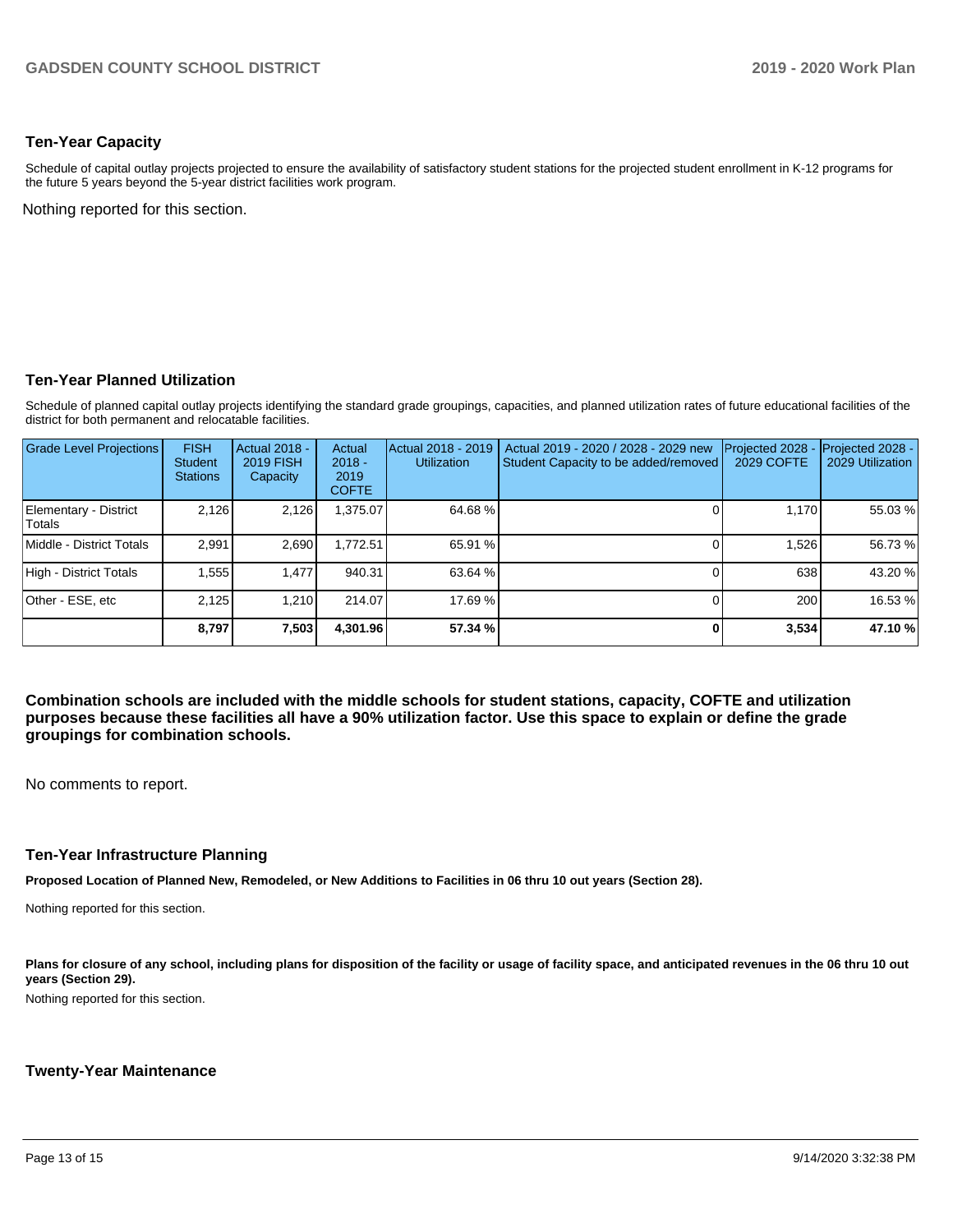District projects and locations regarding the projected need for major renovation, repair, and maintenance projects within the district in years 11-20 beyond the projects plans detailed in the five years covered by the work plan.

Nothing reported for this section.

#### **Twenty-Year Capacity**

Schedule of capital outlay projects projected to ensure the availability of satisfactory student stations for the projected student enrollment in K-12 programs for the future 11-20 years beyond the 5-year district facilities work program.

Nothing reported for this section.

### **Twenty-Year Planned Utilization**

Schedule of planned capital outlay projects identifying the standard grade groupings, capacities, and planned utilization rates of future educational facilities of the district for both permanent and relocatable facilities.

| <b>Grade Level Projections</b>  | <b>FISH</b><br><b>Student</b><br><b>Stations</b> | <b>Actual 2018 -</b><br>2019 FISH<br>Capacity | Actual<br>$2018 -$<br>2019<br><b>COFTE</b> | Actual 2018 - 2019<br><b>Utilization</b> | Actual 2019 - 2020 / 2038 - 2039 new<br>Student Capacity to be added/removed | Projected 2038<br>2039 COFTE | Projected 2038 -<br>2039 Utilization |
|---------------------------------|--------------------------------------------------|-----------------------------------------------|--------------------------------------------|------------------------------------------|------------------------------------------------------------------------------|------------------------------|--------------------------------------|
| Elementary - District<br>Totals | 2.126                                            | 2,126                                         | 375.07                                     | 64.68%                                   |                                                                              |                              | 0.00%                                |
| Middle - District Totals        | 2.991                                            | 2.690                                         | 1.772.51                                   | 65.91 %                                  |                                                                              |                              | 0.00%                                |
| High - District Totals          | 1.555                                            | 1.477                                         | 940.31                                     | 63.64 %                                  |                                                                              |                              | 0.00%                                |
| Other - ESE, etc                | 2.125                                            | 1.210                                         | 214.07                                     | 17.69 %                                  |                                                                              |                              | 0.00%                                |
|                                 | 8,797                                            | 7,503                                         | 4,301.96                                   | 57.34 %                                  |                                                                              |                              | 0.00%                                |

**Combination schools are included with the middle schools for student stations, capacity, COFTE and utilization purposes because these facilities all have a 90% utilization factor. Use this space to explain or define the grade groupings for combination schools.** 

No comments to report.

#### **Twenty-Year Infrastructure Planning**